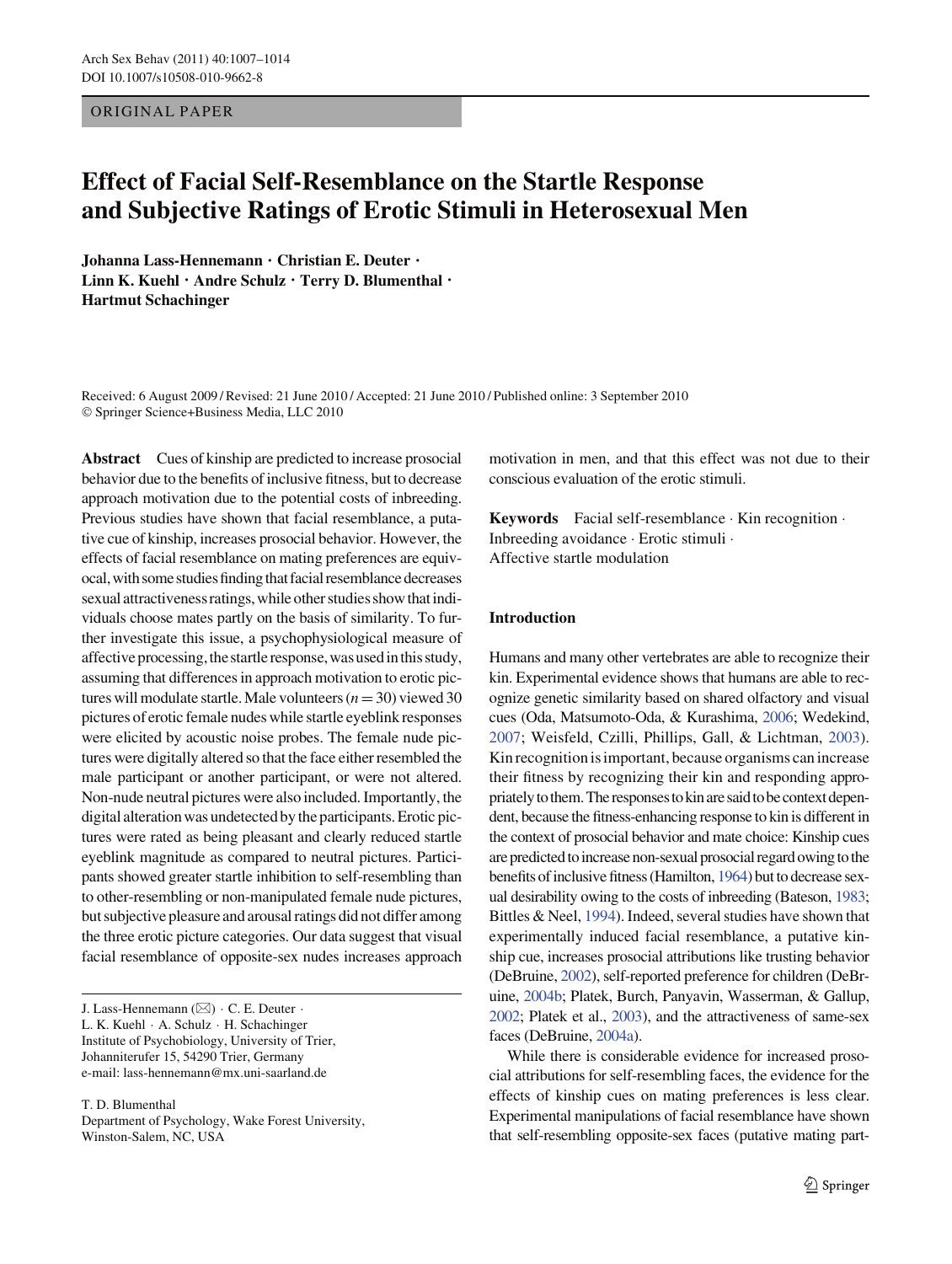ners) are not rated as more attractive than control faces (DeBruine, [2004a\)](#page-7-0). Furthermore, DeBruine [\(2005\)](#page-7-0) showed that selfresemblance increased attributions of trustworthiness to opposite-sex face images, but had no effect on attractiveness in the context of a long-term relationship, and decreased attractiveness in the context of a short-term (sexual) relationship. These findings support the notion that cues of kinship (facial similarity) decrease sexual desirability of potential mates.

On the other hand, observational studies have shown that human romantic partners tend to resemble each other in many traits, including facial characteristics (Bereczkei, Gyuris, Koves, & Bernath, [2002;](#page-7-0) Bereczkei, Gyuris, & Weisfeld, [2004;](#page-7-0) Griffths & Kunz, [1973](#page-7-0); Zajonc, Adelmann, Murphy, & Niendenthal, [1987\)](#page-7-0). Imprinting-like mechanisms have been suggested to account for this effect (Bereczkei et al., [2002](#page-7-0); Daly, [1989](#page-7-0)): Cross-fostering studies with animals and adoption studies with humans have shown that animals and humans prefer sexual partners that are similar to the opposite sex-parent that reared them (Bereczkei et al., [2004;](#page-7-0) Immelmann, Pröve, Lassek, & Bischof, [1991](#page-7-0); Oetting, Pröve, & Bischof, [1995](#page-7-0)). For example, Bereczkei et al. ([2004\)](#page-7-0) examined photographs of adopted daughters, their rearing families, and their husbands. Judges found a significant resemblance of the facial characteristics of the daughters' husband and the facial characteristics of the adopted father. This is believed to be due to a fixation to a set of family characteristics that later shape mate preferences during adulthood.

Thus, based on previous research, there is a lack of consensus as to whether facial similarity decreases the approach motivation to potential mating partners or increases it. While observational studies show that human romantic partners tend to resemble each other, studies on computer manipulated selfresemblance point to a decreased sexual desirability of similar mates.

One problem inherent in the previously described experimental studies is that their designs were based solely on subjective ratings of faces, which might not be the optimal method for analyzing mating preferences (e.g., approach motivation to potential mates). The validity of subjectiveratings as a measure of emotional and motivational status is problematic for several reasons. First, subjective ratings require introspection, which is susceptible to error, reconstruction, and inaccuracy (Nisbett & Wilson, [1977\)](#page-7-0). Second, factors such as demand characteristics and social desirability may play a role in the response tendencies. Third, there is often a considerable time gap between the affective process itself (e.g., during viewing of the picture) and the retrieving of the affective process (since the subjective ratings were usually given after picture viewing) during which the impression of the target can decay or be influenced by new input. Furthermore, the use of face stimuli alone is not optimal for analyzing mating preferences. Studies that focus on aspects of approach motivation to potential mates and states of sexual arousal typically use erotic pictures or film segments as stimulus

material and, in addition to subjective ratings, use physiological measures as dependent variables.

One well-validated and widely used physiological method for assessing affective valence in the laboratory is the affective startle modulation paradigm. Numerous studies have shown that the startle reflex (elicited by a brief burst of noise) is facilitated when people view aversive pictures and inhibited when people view pleasant pictures (for a review, see Bradley, Cuth-bert, & Lang, [1999](#page-7-0)). Viewing of aversive pictures leads to an activation of the defensive system and, therefore, leads to an augmentation of the congruent defensive startle reflex. Viewing of pleasant pictures, on the other hand, engages the appetitive/approach system and leads to an inhibition of the noncongruent defensive startle reflex. Thus, affective startle modulation is not a direct measure of the physiological mecha nisms underlying emotion, but rather an indirect measure of the activity of neurobiological structures involved in the processing of approach and withdrawal motivation. The inhibition of the startle reflex while viewing pleasant pictures reflects the activity of neurobiological circuits involved in approach motivation.

Affective startle modulation has been shown to generalize to a variety of foreground stimuli other than pictures that modify the emotional state of the participants (Bradley et al., [1999](#page-7-0)), and eliciting the startle response during foreground presentation of different stimuli serves as a validated measure of the affective valence of the presented stimuli. In particular, the startle modulation paradigm has been frequently used to analyze approach motivation to erotic pictures and film segments (Graham, Janssen, & Sanders, [2000](#page-7-0); Janssen, Goodrich, Petrocelli, & Bancroft, [2009](#page-7-0); Koukounas & McCabe, [2001](#page-7-0); Koukounas & Over, [2000](#page-7-0); Lass-Hennemann, Schulz, Nees, Blumenthal, & Schachinger, [2009;](#page-7-0) Prause, Janssen, & Hetrick, [2008](#page-7-0)).

The utility of startle over self-report in studying approach motivation is based on the fact that the affective startle modulation paradigm is not hampered by the same problems as subjective ratings. Affective startle modulation is largely independent of instructions and does not require an introspective focus. It is not a conscious or controlled process and there is a very short time gap between the affective process itself and the measurement of the affective process. Therefore, affective startle modulation appears to be an appropriate measure to evaluate differences in the approach motivation to, photographs of erotic female nudes who resemble the participant compared to photographs of erotic female nudes who do not resemble the participant.

Up to now, there is a lack of consensus on whether facial selfresemblance increases the approach motivation to potential mates or decreases it. In the present study, we tested two hypotheses whether facial self-resemblance to the participant would increase or decrease the perceived pleasantness (via subjective ratings) and the approach motivation (via affective startle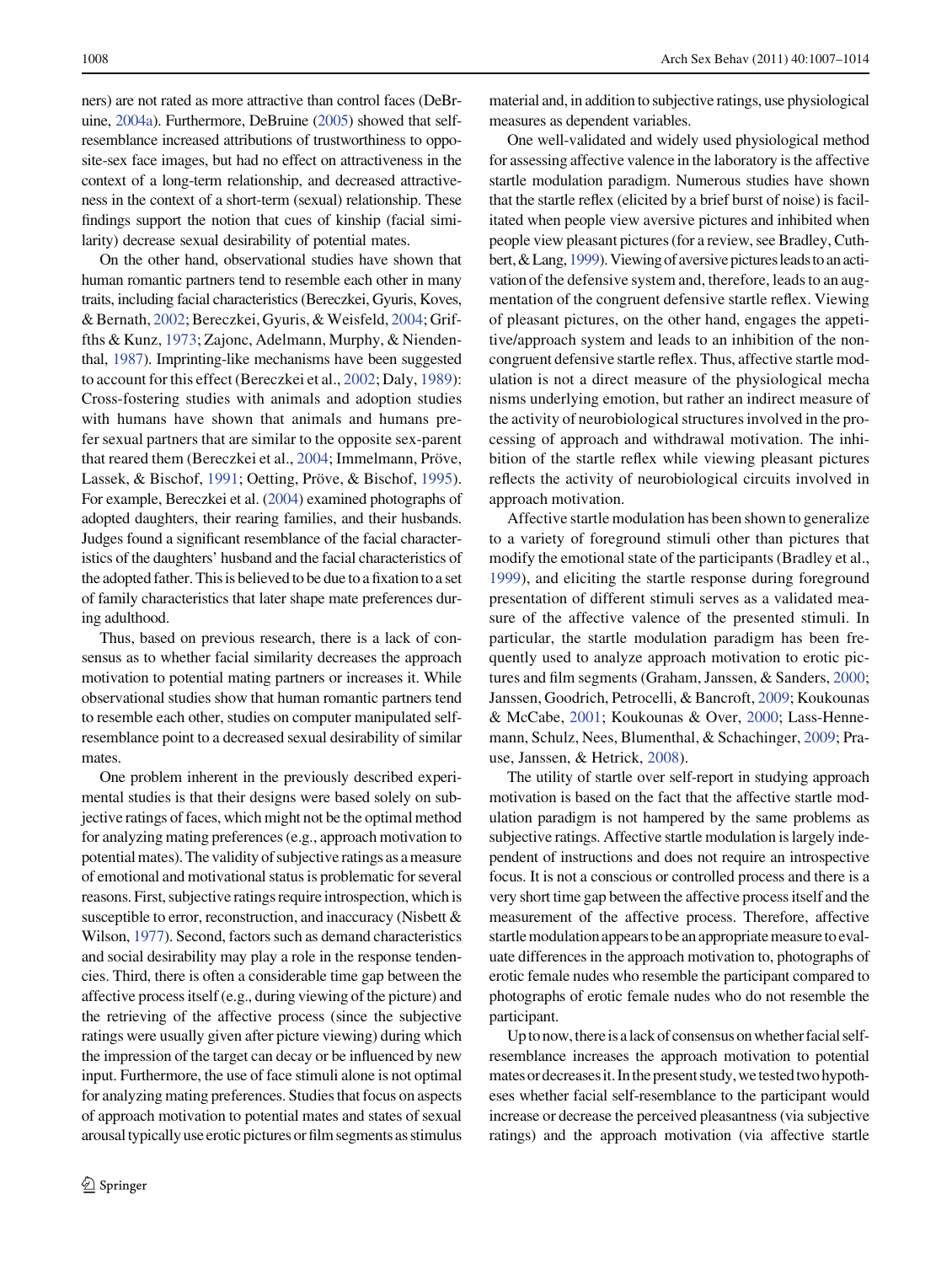modulation) to erotic female nudes. Participants viewed pictures of erotic female nudes whose facial characteristics were either computer-modified to resemble themselves, or made to resemble another person, or not manipulated control nudes, as well as viewing neutral pictures. We predicted that the startle response in the presence of erotic pictures would be influenced by facial self-resemblance, indicating differences in the activity of neurobiological structures involved in approach motivation.

## Method

## Participants

Participants were 40 male heterosexual students at the University of Trier, Germany, who responded to notices offering  $20 \epsilon$  for taking part in two different experiments. Participation was limited to heterosexual Caucasian students without beards, facial piercings, or facial tattoos. Furthermore, only participants with normal or corrected to normal vision and no history of hearing problems were included in the study. Eligibility was determined by a telephone screening interview. All participants signed a written informed consent and were given a small financial compensation (5 $\epsilon$  for the photograph acquisition, 15 $\epsilon$  for the actual experiment) for taking part in the experiment. Study procedures were approved by the local ethics committee.

#### Materials and Design

Experimental material consisted of 40 pictures, 30 of which showed erotic female nudes with a completely visible face (i.e., no hair covering parts of the face), a direct gaze at the observer, and a neutral facial expression. The other 10 pictures were neutral pictures selected from the International Affective Picture System<sup>1</sup> (household objects) (Lang, Bradley,  $\&$  Cuthbert, [1999](#page-7-0)).

We used computer imaging techniques to manipulate facial resemblance between pictures of the face of each participant and the faces of the pictures of the erotic female nudes.

Figure 1 shows the steps of the morphing procedure. The pictures of the erotic female nudes formed the basis for the morphing procedure, in which the face of the participant was morphed into the face of the erotic female nude. Templates were created that specified the contours and certain landmarks on each face. The morphing routine itself comprised two processes: a shape-morph averaged the distance between the features of both faces that were specified in the template and a color morph averaged the colors of each pixel. These processes resulted in two different output images, and the color morph



Fig. 1 Image editing procedure: The nude woman's detailed face (1) was morphed with the portrait picture of the participant (2). The morphing software produces two output images, a shape-only morph  $(3a)$  and a combined shape–color morph  $(3b)$ . In a second step the shape–color morph is used as a semi-transparent layer on top of the shape-only morph. All artefacts of the morphing procedure are eliminated. The resulting image (4) was photo-mounted on the woman's body in a last step (5). The resulting image was used as a stimulus (the image was not masked in the experiment)

was used as a layer on topof the shape morph.To ensure that the resulting female nude pictures still looked attractive and feminine, transparency was added to the color morph layer to a 30% degree. That meant that the morphed picture shared 50% of the shape of the participants' face, but only 30% of the color information. By doing this, a composite face was created which was in favor of the women's features, i.e., the face was still primarily female and fitted to the body of the erotic female nude, even though it had a subtle resemblance to the participant. For further details on the underlying technology, see Tidd-eman, Perrett, and Burt [\(2001](#page-7-0)). No participants reported detecting the nature of the experiment, suggesting that the morphing did not result in conscious recognition of their own face by any participant.

The 30 pictures of the erotic female nudes were randomly assigned to three subsets that consisted of 10 erotic female nudes each. For each participant, one of the three subsets was morphed with his own face and formed the''self-resembling''erotic female nude picture set (self resembling erotic female nudes), so that 10 pictures had a subtle resemblance to the participant. Ten other photos of erotic female nudes were morphed with the face of a different participant and formed the ''other-resembling''erotic female nude picture set (other resembling erotic female nudes). The remaining 10 female nude pictures remained in their original state and were used as the''not manipulated'' erotic female nude picture set (control nudes). For the assignment of the picture sets to the participants, we employed a cross-over design: Pairs of two participants were presented with the same version of the picture sets, so that the picture set that formed the self-resembling erotic female nude picture set

<sup>1</sup> IAPS picture numbers used in this study were 7000, 7002, 7004, 7006, 7009, 7010, 7020, 7025, 7035, and 7040.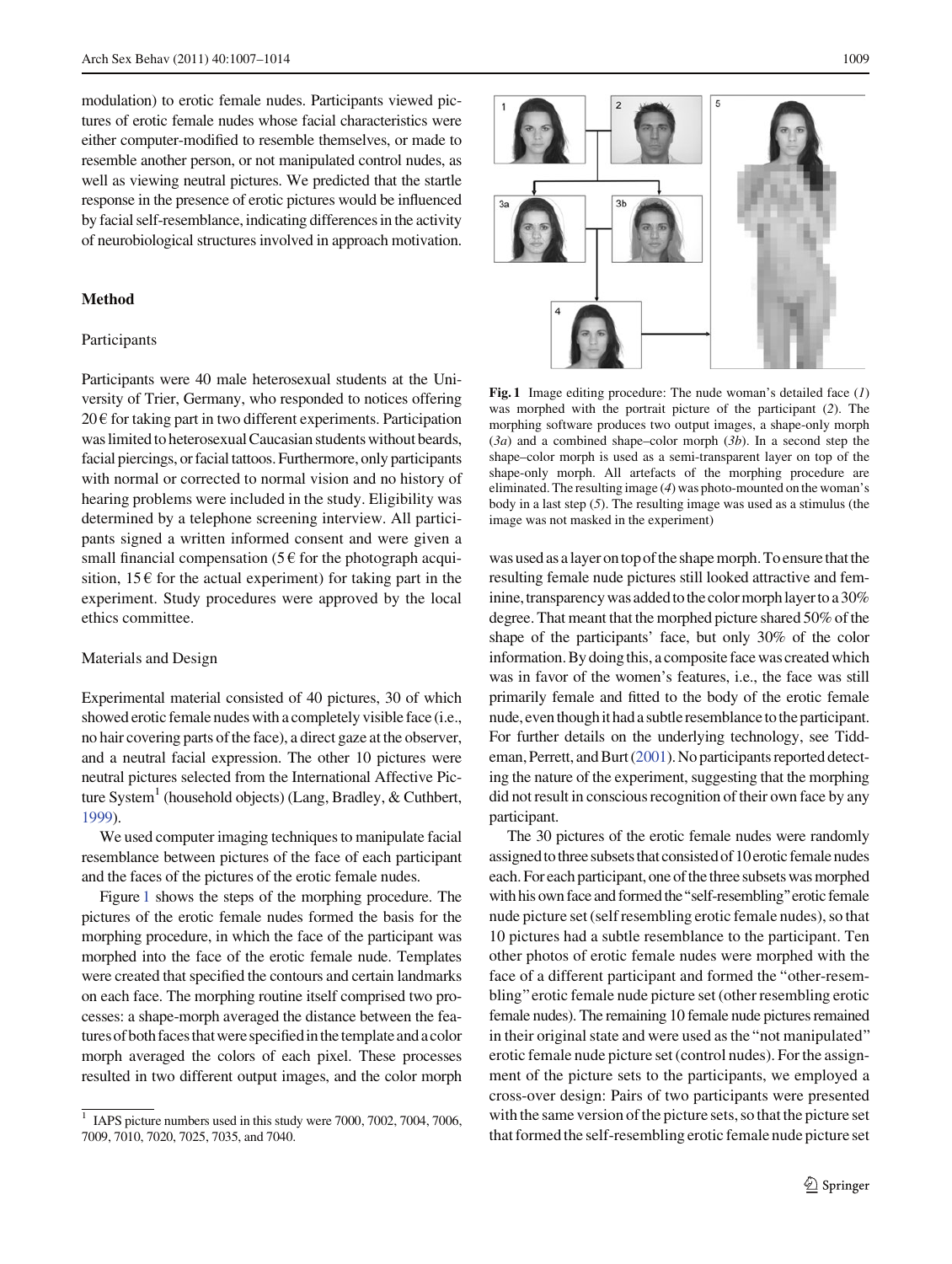for participant A formed the other-resembling erotic female nude picture set for participant B and vice versa. That is, every morphed picture set functioned once as the self-resembling erotic female nude picture set and once as the other-resembling erotic female nude picture set.

We included the erotic female control nude pictures as a control condition to test whether morphed erotic female nude pictures led to a comparable startle inhibition as not manipulated erotic female nude pictures. Furthermore, we included neutral pictures as a control to illustrate the effect of affective startle modulation. Pictures were displayed on an LCD computer and picture onset was virtually instantaneous.

## Cover Story

To be able to morph the participants' faces into the faces of the erotic female nudes, we had to gather a standardized photograph of each participant's face. For the nature of the experiment, it was necessary that participants did not know about the true purpose of the experiment. To assure this, we used the following cover story: Participants were told that for a payment of  $20 \in \text{they}$  could participate in two unrelated studies in our lab: The experimenter told participants that the first study was to establish a new emotional face database that would be used for psychophysiological research. The second study would analyze emotional and physiological reactions to erotic pictures. Furthermore, the experimenter explained that both studies were run together for economic reasons.

## Procedure

#### Photograph Acquisition

If the participant met the criteria in the telephone interview, he was invited to our laboratory to take the photographs of his face. After arriving at the laboratory, the experimenter asked the participant to sign an informed consent in which the participant approved the scientific usage of the photographs of his face. The experimenter instructed the participant to look into the camera with a neutral facial expression. Then, the experimenter took the portrait photographs with a digital camera from a distance of 80 cm in a fully lit room.

## Startle Pretest

Directly after the photographs were taken, participants underwent a brief startle paradigm. The experimenter explained to the participants that the reaction to startle probes was the main dependent measure in the second study and that some people do not respond to these startle probes. Furthermore, he explained that only those people who showed a reliable startle reaction to the stimuli would be able to participate in the second study. The experimenter attached electrodes for electromyographic (EMG) measurement of the left musculus orbicularis oculi below the left eye of the participant with an inter-electrode distance of 1.5 cm (center to center). A third electrode taped on the forehead served as a reference. Electrode placement and skin preparation followed published guidelines (Blumenthal et al., [2005](#page-7-0)). Ten startle probes (105 db, 50 ms, instantaneous rise time) were presented to each participant and the EMG response to the startle probes were recorded.

After finishing the startle pretest, an appointment for the second part of the study was made with the participants. Ten participants showed less than 70% measurable startle responses and were therefore not invited to the second part of the study. Every participant received 5 Euros for participation and left the laboratory.

# Affective Startle Modulation Paradigm

Participants arrived for the second appointment about 1 week after the pictures were taken. During this week, participants' pictures were morphed with one subset of the erotic female nude pictures.

When participants arrived at the laboratory, the experimenter asked them to sit in a comfortable chair approximately 80 cm in front of a computer screen with a visual angle of  $25^\circ$ . The experimenter attached electrodes for EMG measurement (as described in Startle Pretest). Participants were instructed via computer screen that a series of pictures would be displayed and that each picture should be viewed for its entire duration. Participants were also asked to relax, to neither move nor speak, and to avoid long periods of eye closure. Finally, they were told that brief noises would be delivered via headphones. Six startle probes presented before the experimental session served as habituation trials. Then the previously described pictures (self-resembling erotic female nudes, other resembling erotic female nudes, erotic female control nudes, and neutral pictures) were displayed on the computer screen in a randomized order for each participant. Each picture was shown for 5 s and an acoustic startle probe was presented between 2.5 and 3.5 s after picture onset in 8 (of 10) pictures per category, for a total of 40 pictures trials. A black screen was shown for 4 s in every Inter-Picture-Interval. The acoustic startle stimulus consisted of a binaurally presented burst of white noise (105 db, 50 ms, instantaneous rise time).

#### Pleasure and Arousal Ratings

After completing the affective startle modulation paradigm, the participants were asked to evaluate each picture for perceived pleasure and arousal using Self-Assessment-Manikin ratings ranging from 1 to 9 (1 indicates very low pleasure and arousal, and 9 very high pleasure and arousal) (Bradley & Lang, [1994\)](#page-7-0).

After completing the affective startle modulation paradigm and the pleasure and arousal ratings, participants completed a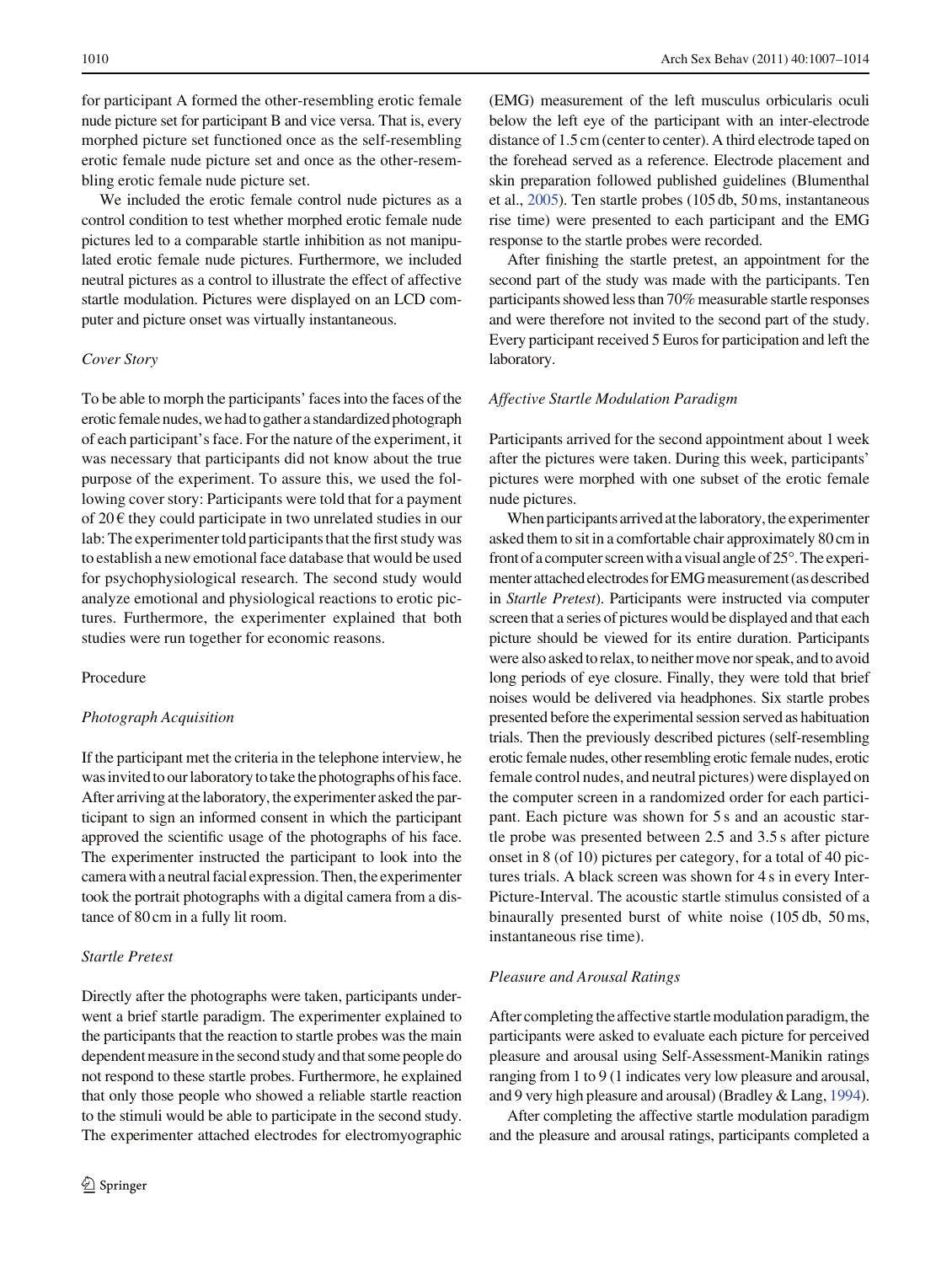brief questionnaire about their opinion about the purpose of the experiment: They were asked if they found anything to be special about the pictures of the erotic female nudes. None of the participants correctly detected that the pictures were digitally altered. After completing the questionnaire, the participants received 15 Euros and were thanked for their participation.

## Debriefing

We did not inform participants about the true purpose of the experiment until we finished the data acquisition of all participants, because we wanted to avoid participants speaking about the experiment with other potential participants. After we finished data acquisition, we contacted each participant and explained the purpose of the experiment. Participants were encouraged to contact the experimenter at any time if they had further questions.

#### Physiological Recordings and Data Analysis

The startle response was assessed as peak EMG activity of the left orbicularis oculi, and was recorded with a BIOPAC MP 150 system and an EMG 100C amplifier at a sampling rate of 1,000 Hz, with a notch filter of 50 Hz and a band pass filter of 28–500 Hz. The raw signal was rectified and integrated online with a time constant of 10 ms.

A semi-automated PC program was used to analyze EMG data. The algorithm identified response peaks in the time interval of 20–150 ms after stimulus onset and baseline was set to 50 ms prior to stimulusonset. EMG data of all participants were manually confirmed with respect to non-response (no visible startle response) and/or artifacts (i.e., voluntary or spontaneous eyeblinks coinciding with the startle stimulus, trials with excessive background noise, multiple peaks).

The startle response was defined as the difference between a stable baseline(50 ms before stimulus onset) and themaximum magnitude of the EMG 20–150 ms after startle stimulus onset. If responses were not visible at the typical response latency of a particular participant, response magnitude was set to zero. Zero response magnitude data were included in the averaging procedure, with startle response magnitude as the output measure. Raw data were T-scored using all blinks of each participant as the standard distribution in order to minimize betweenparticipant variability in the absolute size of the startle response (Blumenthal, Elden, & Flaten, [2004\)](#page-7-0).

A repeated measure analysis of variance (critical  $\alpha$  level = .05) was used to analyze the effect of picture content (4 levels: self-resembling erotic female nudes, other-resembling erotic female nudes, erotic female control nudes, and neutral) on startlemagnitude. Furthermore, amultivariate analyses of variance (critical  $\alpha$  level = .05) with picture content as the within-subjects factor and pleasure and arousal ratings as dependent vari-

ables was conducted. Effect sizes are reported as partial etasquared values.

## **Results**

## Startle Magnitude

Figure 2 shows the startle response magnitude to the different picture categories. To analyze the difference in approach motivation to the different erotic picture categories, we had to first show that affective startle modulation actually took place. As expected, startle response magnitude was affected by picture content,  $F(3, 87) = 15.98$ ,  $p < .001$ ,  $\eta^2 = .35$ . Startle probes elicited larger blink responses during foreground presentation of neutral pictures compared to self-resembling erotic female nudes,  $t(29) = 6.43$ ,  $p < .001$ , other-resembling erotic female nudes,  $t(29) = 3.64$ ,  $p < .01$ , and erotic female control nudes  $t(29)=4.46, p<.01$ , showing the expected startle inhibition for appetitive pictures.

The experimental findings of central importance tested the hypothesis that the startle activity was different in the presence of pictures of self-resembling erotic female nudes compared to other-resembling erotic female nudes and erotic female control nudes. As expected, startle responses during foreground presentation of the three erotic photograph categories differed significantly from each other. Foreground presentation of pictures of self-resembling erotic female nudes led to a larger inhibition of the startle reflex compared to other-resembling erotic female nudes  $t(29) = -2.59$ ,  $p < .05$ , and erotic female control nudes



Fig. 2 Blink magnitude to startle stimuli during foreground presentation of four different picture contents: a photographs of erotic female nudes with manipulated facial similarity to the participant (selfresembling), b photographs of erotic female nudes with manipulated facial similarity to another participant (other-resembling), c photographs of erotic female nudes whose facial characteristics were not manipulated (control), and dneutral pictures (neutral). Data are reported as T-scores. Error bars indicate 1 SE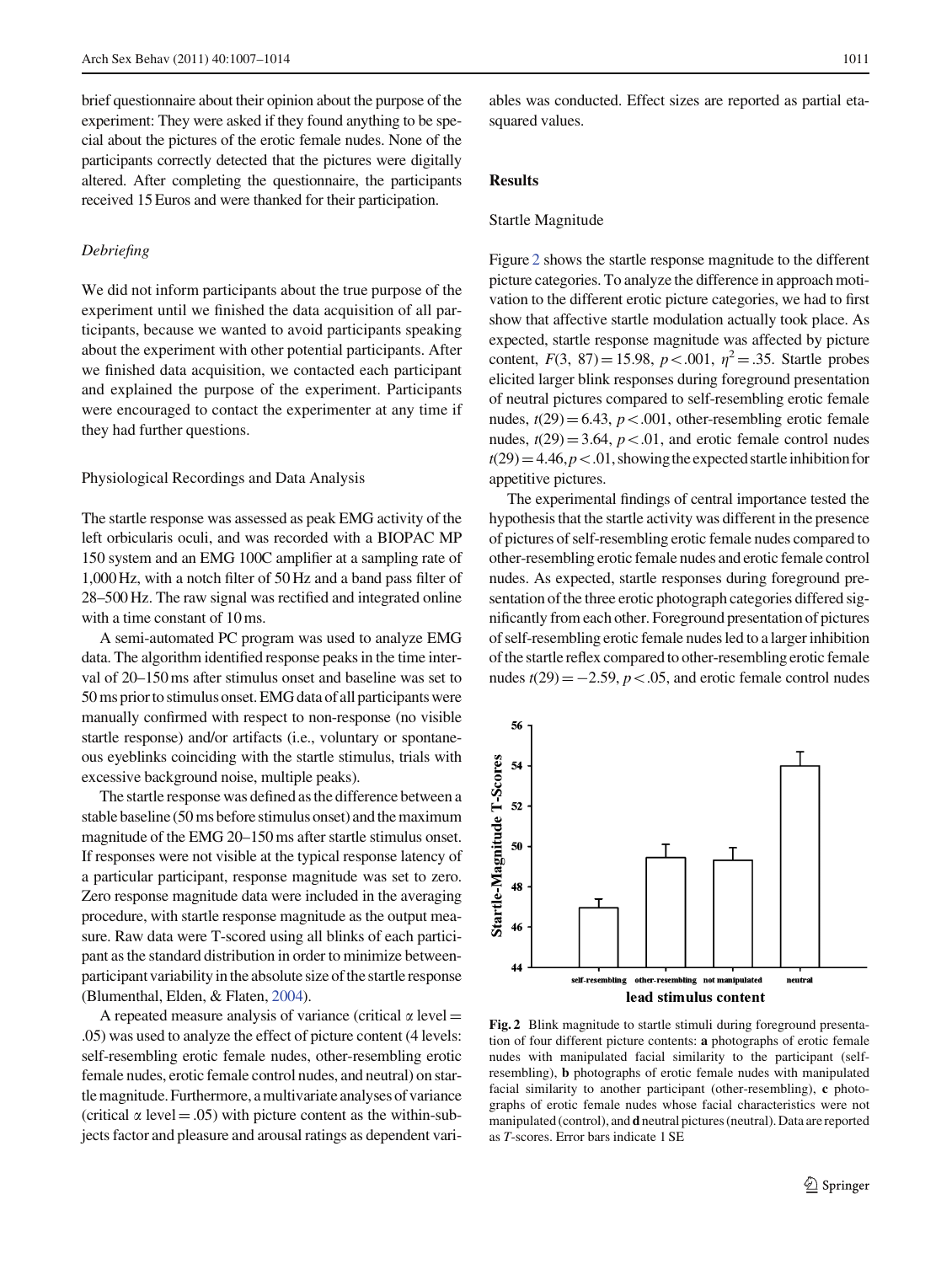$t(29) = -1.97$ ,  $p < .05$ , indicating a higher approach motivation to these pictures.

## Pleasure and Arousal Ratings

Table 1 shows the mean valence and arousal ratings for all picture categories. Analysis of picture valence ratings revealed a main effect of content,  $F(3, 87) = 47.02$ ,  $p < .001$ ,  $\eta^2 = .62$ . All three erotic picture categories were rated as more pleasant than the neutral pictures ( $p < .001$ ). However, there was no significant difference in valence ratings among the three erotic categories. Analysis of arousal ratings revealed a main effect in the same direction,  $F(3, 87) = 96.20, p < .001, \eta^2 = .77$ . All three erotic subsets were rated as more arousing than neutral pictures ( $p < .001$ ), but there was no significant difference in arousal ratings between self-resembling pictures of erotic female nudes and other-resembling pictures of erotic female nudes, and there was also no significant difference between ratings for self-resembling erotic pictures and erotic control pictures. These findings indicate that participants experienced all three erotic categories to be equally pleasant and arousing.

# Discussion

The purpose of the present study was to investigate whether facial self-resemblance had an influence on pleasure and arousal ratings of pictures of erotic female nudes and approach motivation to these pictures. In addition to subjective ratings, we used affective startle modulation to investigate the activity of neurobiological circuits involved in approach motivation. We predicted that facial self-resemblance would influence affective startle modulation to, and subjective ratings of, pictures of erotic female nudes. We showed that startle response magnitude was smaller during foreground presentation of photographs of self-resembling female nudes compared to other-resembling female nudes and not-manipulated female nudes. This suggests the possibility that facial self-resemblance increased the activity of neurobiological structures involved in approach motivation, suggesting that similar mates led to a larger approach motivation than dissimilar mates. Although our results were based on a very basic psychophysiological measure of approach motivation, the startle response, these results were in line with the findings that humans tend to prefer similar mates over dissimilar mates. However, we have to point out that startle modulation is not a direct measure of mate choice or mating preferences; it is simply a measure of the approach motivation towards certain mates. Thus, it is a very basic indicator of approach motivation which is not necessarily reflected in true mating decisions, although it may indicate the initial steps in such a decision making process.

Another possible interpretation of our findings is that selfresembling female nudes lead to a larger startle inhibition due to a mere exposure effect of the participant's face in the selfresembling erotic female nude. The mere exposure effect describes a phenomenon by which people tend to develop a preference for things because they are familiar with them. In the self-resembling female nudes participants viewed features of their own face which is of course familiar to them. Thus, one might explain the startle inhibition to self-resembling erotic female nudes by a mere exposure preference for the self-resembling female nudes. However, an important argument speaks against this hypothesis: Several studies suggestthat self-resembling faces are not generally preferred, but that the preference for self-resembling faces is sensitive to context: Factors such as menstrual cycle phase (DeBruine, Jones, & Perrett, [2005\)](#page-7-0) and stress (Lass-Hennemann et al., [2010\)](#page-7-0) have been shown to modulate the preference for self-resembling faces. These divergent effects of facial self-resemblance in different contexts clearly speak against the hypothesis that the preference for self-resembling faces is merely a product of repeated exposure. Thus we do not believe that the mere exposure effect can account for our findings. However, future studies should investigate this issue.

In the present study we did not find a preference for selfresembling erotic female nudes for subjective pleasure and arousal ratings, which did not differ across the three erotic female nude picture categories. Thus, there was a dissociation between our two indicators of sexual attractiveness: affective startle modulation and subjective ratings. This dissociation has been shown before (Lass-Hennemann et al., [2009;](#page-7-0) Levenston, Patrick, Bradley, & Lang, [2000\)](#page-7-0) and may be explained by the different processes underlying startle modulation and subjective ratings of picture content. As described above, subjective ratings are a voluntarily controllable measure, one that may be confounded by

Table 1 Mean ratings of pleasure and arousal as a function of stimulus type

| Dependent measure        | Self-resembling<br>erotica<br>$M \pm SD$ | Other-resembling<br>erotica<br>$M \pm SD$ | Not manipulated<br>erotica<br>$M \pm SD$ | Neutral pictures<br>$M \pm SD$ | Main effect                                     |
|--------------------------|------------------------------------------|-------------------------------------------|------------------------------------------|--------------------------------|-------------------------------------------------|
| Pleasure ratings $(1-9)$ | $6.57 \pm .73^{\rm a}$                   | $6.46 \pm .65^{\rm a}$                    | $6.75 \pm .93^{\rm a}$                   | $4.85 \pm .72$                 | $F(3, 87) = 47.02, p < .001,$<br>$\eta^2 = .62$ |
| Arousal ratings $(1-9)$  | $5.76 \pm 1.29^{\rm a}$                  | $5.70 \pm 1.25^{\rm a}$                   | $6.03 \pm 1.43^{\circ}$                  | $2.64 \pm 1.31$                | $F(3, 87) = 96.20, p < .001,$<br>$n^2 = .77$    |

<sup>a</sup> Difference from neutral pictures was significant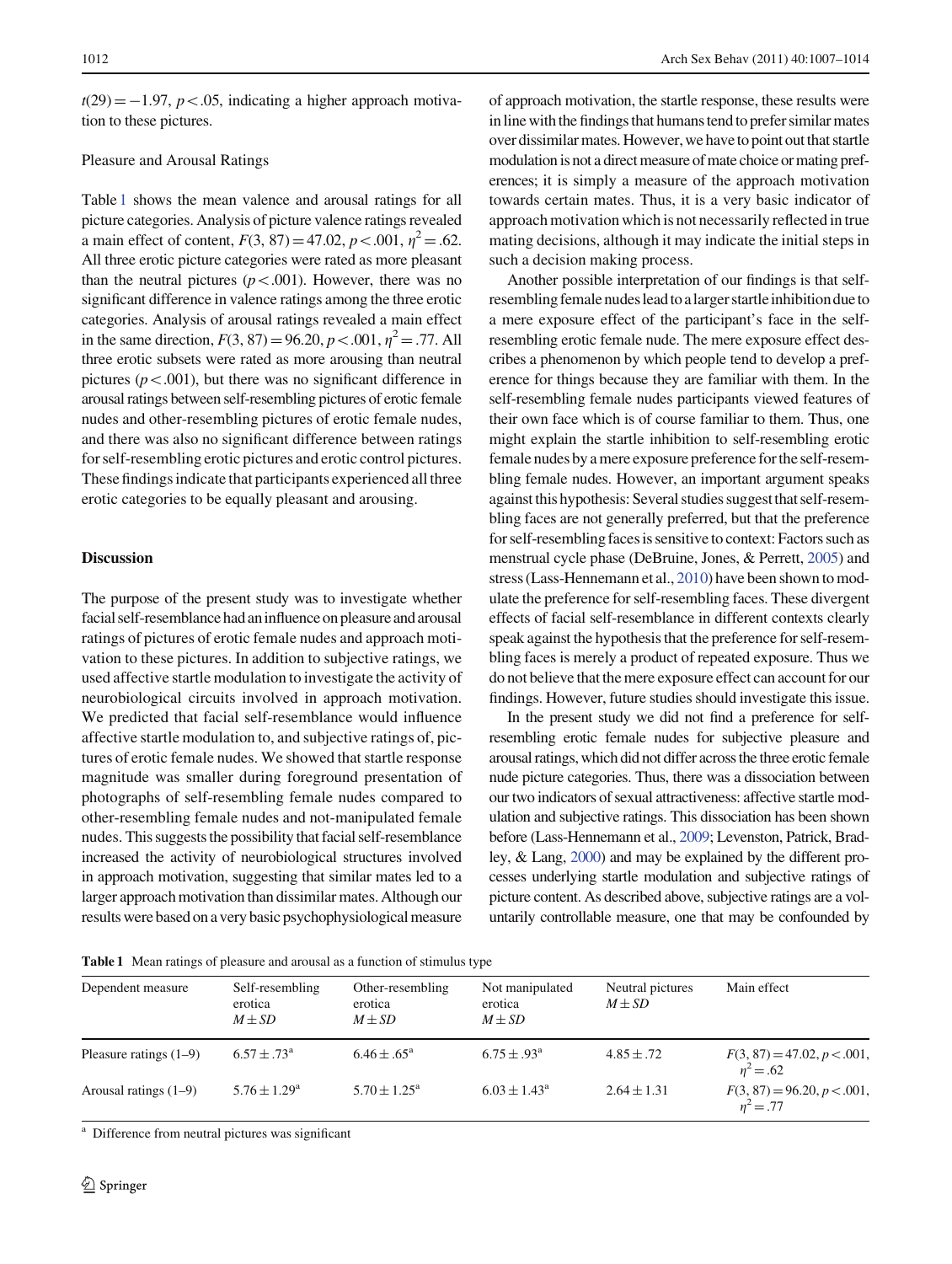person variables such as social desirability and demand characteristics. Startle modulation, on the other hand, is not dependent on conscious intentional control. Therefore, affective startle modulation might be a more valid measure of approach motivation, especially in this specific context, since the problem of controllability of the answers that a participant gives might be even stronger in an erotic context, where factors like shame and embarrassment may play a role.

The dissociation between subjective ratings and affective startle modulation may also be explained by the opponent process theory of emotion (Solomon & Corbit, [1974](#page-7-0)). According to this theory, emotional and motivational states are modulated by opposing reactions, the a and b processes. The a process is the initial reaction to an emotion-eliciting stimulus (in our case, the pictures of the erotic female nudes). The b process is a lagging compensatory reaction that tends to return the system to equilibrium, thereby modulating the affective experience. The affective valence of the b process is opposite to that of the a process. In our paradigm, affective startle modulation took place during picture viewing, whereas the subjective ratings were assessed at the end of the session, shortly after picture viewing. Therefore, the b process might already have been dominant during picture rating, explaining the absence of a difference in subjective ratings among self-resembling, other-resembling, and control erotic pictures.

One important methodological advantage of our study is that we employed a cross-over design, using the same erotic pictures for pairs of two participants, with the other-resembling erotic pictures for one participant serving as the self-resembling pictures for the other participant. This indicates that the inhibition of startle reactions in the presence of the pictures of selfresembling erotic female nudes was based onthedegree of selfresemblance with the participant, and not on some other characteristic of the pictures.

Two different processes could lead to the greater startle inhibition during pictures of self-resembling erotic female nudes compared to the other erotic picture categories. One explanation proposes an additive effect of the similar face and the attractive body. The similar face might be perceived as more attractive than the dissimilar faces and, therefore, enhances the affective valence of the erotic female nude by an additive effect of the similar, more attractive face, and the attractive body. Another explanation proposes that the similar face is more familiar to the participant and does not capture as much attention as the dissimilar faces. This could lead to a shift of attention from the face to the attractive body, leading to an enhanced startle inhibition. A replication of this study with a measure of eyetracking would be an appropriate next step to test the hypothesis that facial similarity modulates the extent to which the face and attractive body of erotic female nude pictures are viewed. However, it must be remembered that, when we speak of perception, familiarity, and attention in these explanations, the participants did not consciously realize that the self-resembling face actually included aspects of their own features. That is, the participants were not consciously aware of the manipulation of self-resemblance.

Our results were in line with the findings that human romantic partners tend to resemble each other, indicating a larger approach motivation to similar mates (Bereczkei et al., [2002,](#page-7-0) [2004\)](#page-7-0). However, our results were not compatible with the findings of DeBruine [\(2005\)](#page-7-0), who showed that facial-self-resemblance decreased attractiveness in the context of a short-term relationship andhadno effect on attractiveness in the context of a long-term relationship. However, DeBruines' study and our study differed significantly from each other in several ways. For example, DeBruine used a forced-choice paradigm in which participants viewed pairs of facial stimuli, which may have led to an artificially forced attractiveness decision which might not represent a participant's true opinion about the facial stimuli.

Another difference between our design and that of DeBruine is that we used male participants only. However, poor mating decisions may have less impact on men than they do on women, since men have a potential faster rate of reproduction and less costs of reproduction and, therefore, tend to be less choosy in their mate choices (Geary, Vigil, & Byrd-Craven, [2004\)](#page-7-0). Therefore, facial self-resemblance as a potential cue for inbreeding might be more relevant to women than to men, which might be tested by replicating the present study with women as participants. Future studies might also include other physiological measures, such as skin conductance and heart rate, to allow for a more detailed assessment of emotional engagement.

Another interesting question concerns the degree to which the conscious recognition of similarity influences the startle response. None of our participants detected the computer manipulation of the erotic female nudes. However, we did not question participants about how similar they found the depicted erotic female nudes to be to themselves. In future studies, one should incorporate such a conscious similarity measure.

In spite of these limitations, our results were in line with many studies showing that romantic partners tend to resemble each other. The advantage of our study is that it is, to our knowledge, the first experimental manipulation of facial resemblance that yielded this result. Furthermore, our study was the first to use a sensitive, well-studied measure of approach motivation to erotic stimuli that was not directly under the voluntarily control of the participant. Thus, our findings not only serve to further support facial similarity as a modulator of pleasantness and approach motivation to, potential mates, but it also shows that these effects can be found in the modulation of the startle reflex, a response that may represent a very basic measure of approach motivation.

Acknowledgments We wish to thank Dr. Perett, Dr. Tiddeman, and Dr. Burt for the use of their image manipulation software. Johanna Lass-Hennemann, Christian E. Deuter, Linn K. Kuehl, Andre Schulz, and Hartmut Schachinger are members of the International Research